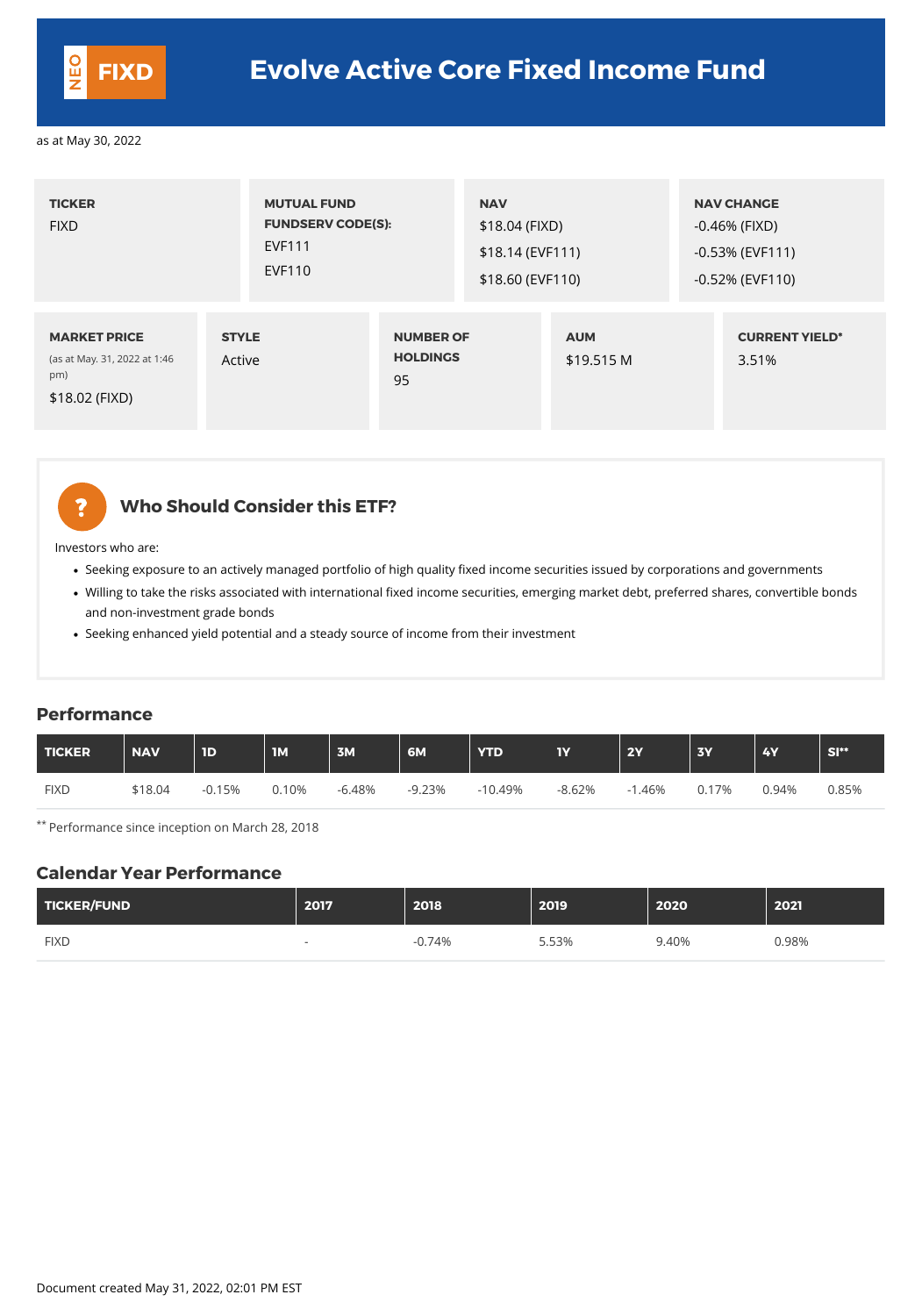### **Historical Prices (\$) - FIXD**

As at May 30, 2022



## **Cumulative Total Return (%) - FIXD**

As at May 30, 2022



Document created May 31, 2022, 02:01 PM EST

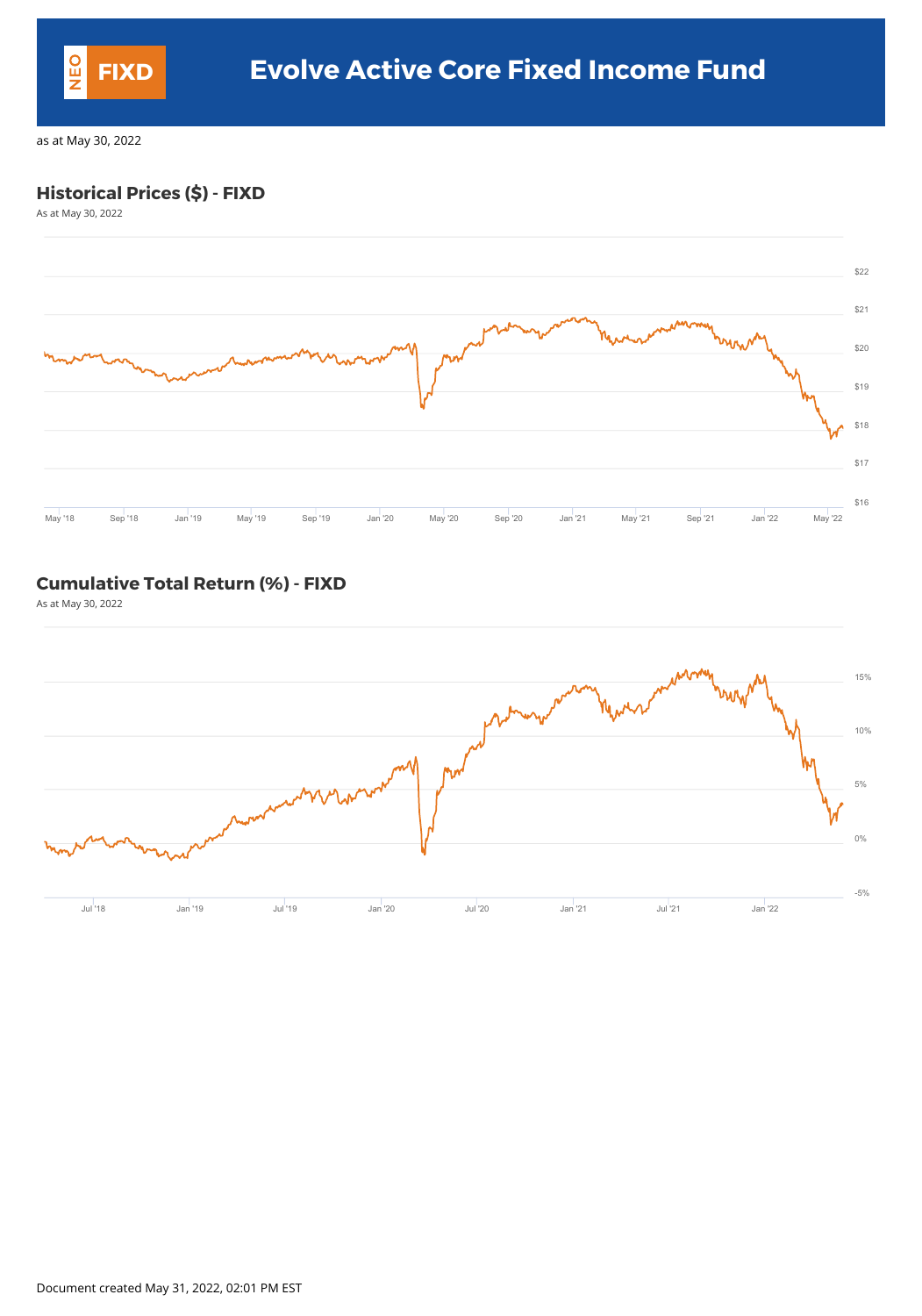#### **Fund Details**

| <b>CUSIP</b><br>30053A100                                                                        | <b>TICKER</b><br><b>FIXD</b>             | <b>LISTING EXCHANGE</b><br>NEO Exchange                                                                       |
|--------------------------------------------------------------------------------------------------|------------------------------------------|---------------------------------------------------------------------------------------------------------------|
| <b>INCEPTION DATE</b><br>March 28, 2018 (FIXD)<br>June 4, 2019 (EVF111)<br>June 4, 2019 (EVF110) | <b>CURRENCY</b><br><b>CAD</b>            | <b>REGISTERED INVESTMENT ELIGIBILITY</b><br>Yes                                                               |
| <b>STYLE</b><br>Active                                                                           | <b>SUB-ADVISOR</b><br>Addenda Capital    | <b>ASSET CLASS</b><br>Fixed Income (FIXD)<br>Canadian Fixed Income (EVF111)<br>Canadian Fixed Income (EVF110) |
| <b>MANAGEMENT FEE</b><br>0.45% (plus applicable sales taxes)                                     | <b>DISTRIBUTION FREQUENCY</b><br>Monthly | <b>FUNDSERV CODE</b><br><b>EVF111</b><br><b>EVF110</b>                                                        |
|                                                                                                  |                                          |                                                                                                               |

**CLASS A TRAILER** 0.75% (plus applicable sales taxes)

Document created May 31, 2022, 02:01 PM EST

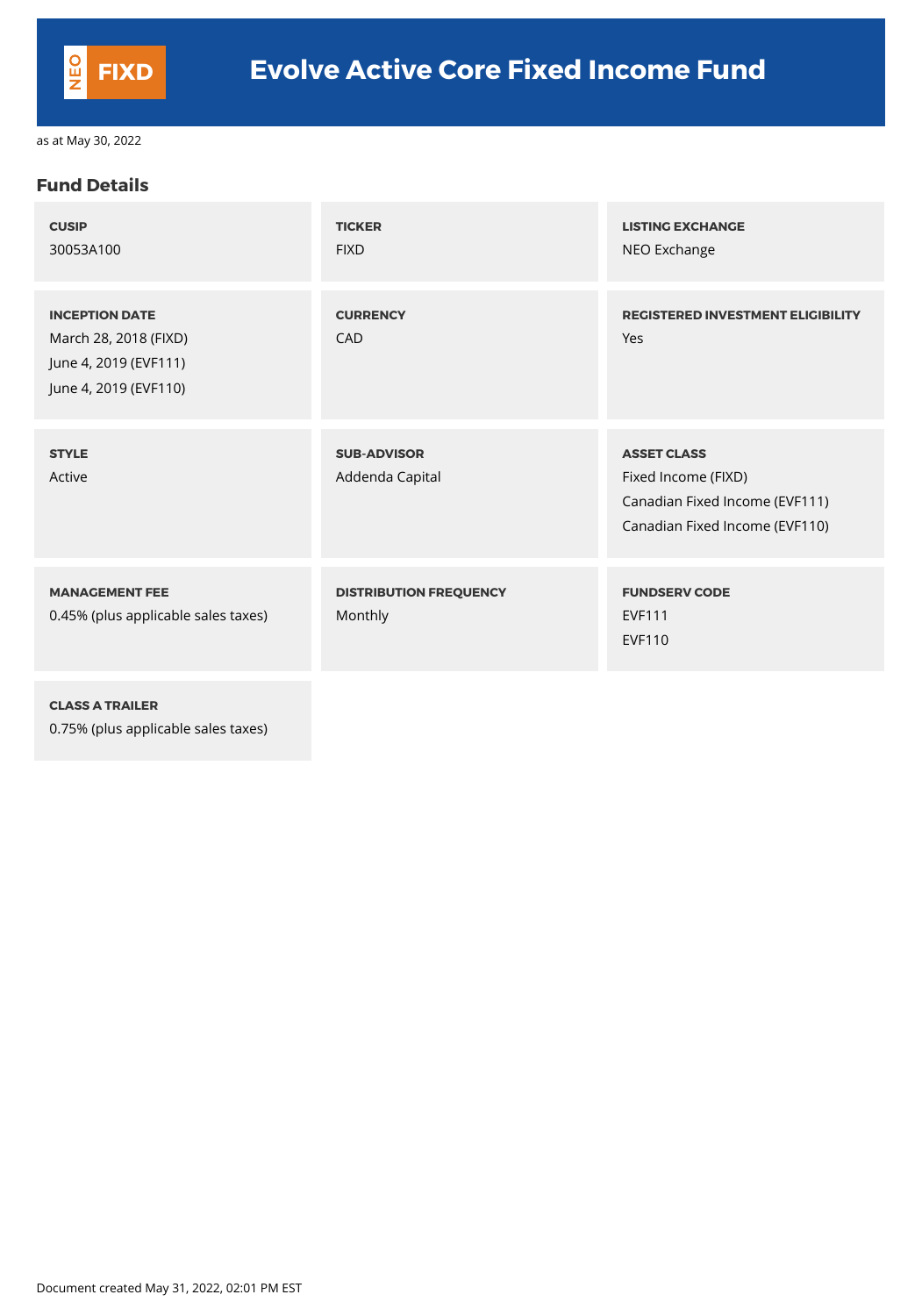### **Top 10 Holdings**

As at May 30, 2022

| <b>NAME</b>                                    | <b>WEIGHT</b> | <b>TICKER</b>                   | <b>SECTOR</b>    | <b>COUNTRY</b> |
|------------------------------------------------|---------------|---------------------------------|------------------|----------------|
| Evolve Active Global Fixed Income<br>Fund      | 18.80%        | <b>EARN CN EQUITY</b>           | Funds            | <b>CANADA</b>  |
| Province of Ontario Canada                     | 4.71%         | ONT 2.9 06/02/49                | Government       | <b>CANADA</b>  |
| <b>Canadian Government Bond</b>                | 4.24%         | CAN 1 3/4 12/01/53              | Government       | <b>CANADA</b>  |
| Evolve Active Canadian Preferred<br>Share Fund | 3.52%         | DIVS CN EQUITY                  | Funds            | <b>CANADA</b>  |
| Hydro-Quebec                                   | 3.28%         | QHEL 6 02/15/40                 | <b>Utilities</b> | <b>CANADA</b>  |
| Province of Ontario Canada                     | 2.75%         | ONT 2.9 12/02/46                | Government       | CANADA         |
| Province of Ontario Canada                     | 2.35%         | ONT 3 3/4 06/02/32              | Government       | <b>CANADA</b>  |
| Royal Office Finance LP                        | 2.00%         | <b>ROFLP 5.209</b><br>11/12/32  | Financial        | <b>CANADA</b>  |
| Fair Hydro Trust                               | 1.96%         | <b>FRHYDR 3.357</b><br>05/15/33 | Financial        | <b>CANADA</b>  |
| Original Wempi Inc                             | 1.82%         | <b>WEMALL 4.056</b><br>02/13/24 | Financial        | <b>CANADA</b>  |

Document created May 31, 2022, 02:01 PM EST

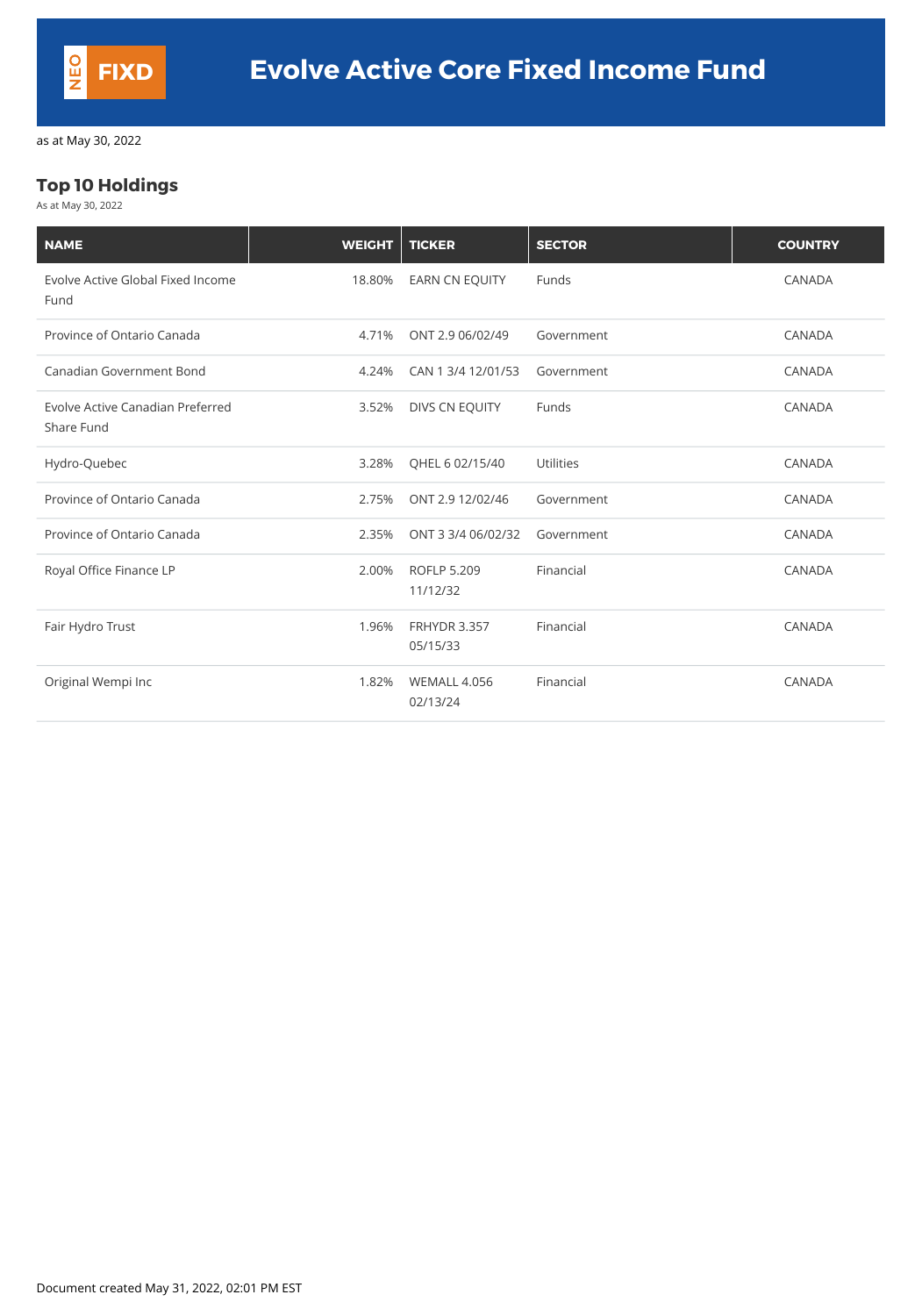### **Geographic Allocation Sector Allocation**

As at May 30, 2022 **As at May 30, 2022** As at May 30, 2022





| <b>NAME</b>   | <b>WEIGHT</b> | <b>NAME</b>               | <b>WEIGHT</b> |
|---------------|---------------|---------------------------|---------------|
| <b>CANADA</b> | 100.00%       | Government                | 25.18%        |
|               |               | $\blacksquare$ Financial  | 24.80%        |
|               |               | $\blacksquare$ Funds      | 22.32%        |
|               |               | $\blacksquare$ Energy     | 12.53%        |
|               |               | <b>Utilities</b>          | 5.02%         |
|               |               | Consumer, Non-cyclical    | 4.34%         |
|               |               | Communications            | 2.17%         |
|               |               | $\blacksquare$ Industrial | 1.82%         |
|               |               | Mortgage Securities       | 1.05%         |
|               |               | Consumer, Cyclical        | 0.77%         |

Document created May 31, 2022, 02:01 PM EST



# **FIXD Evolve Active Core Fixed Income Fund**